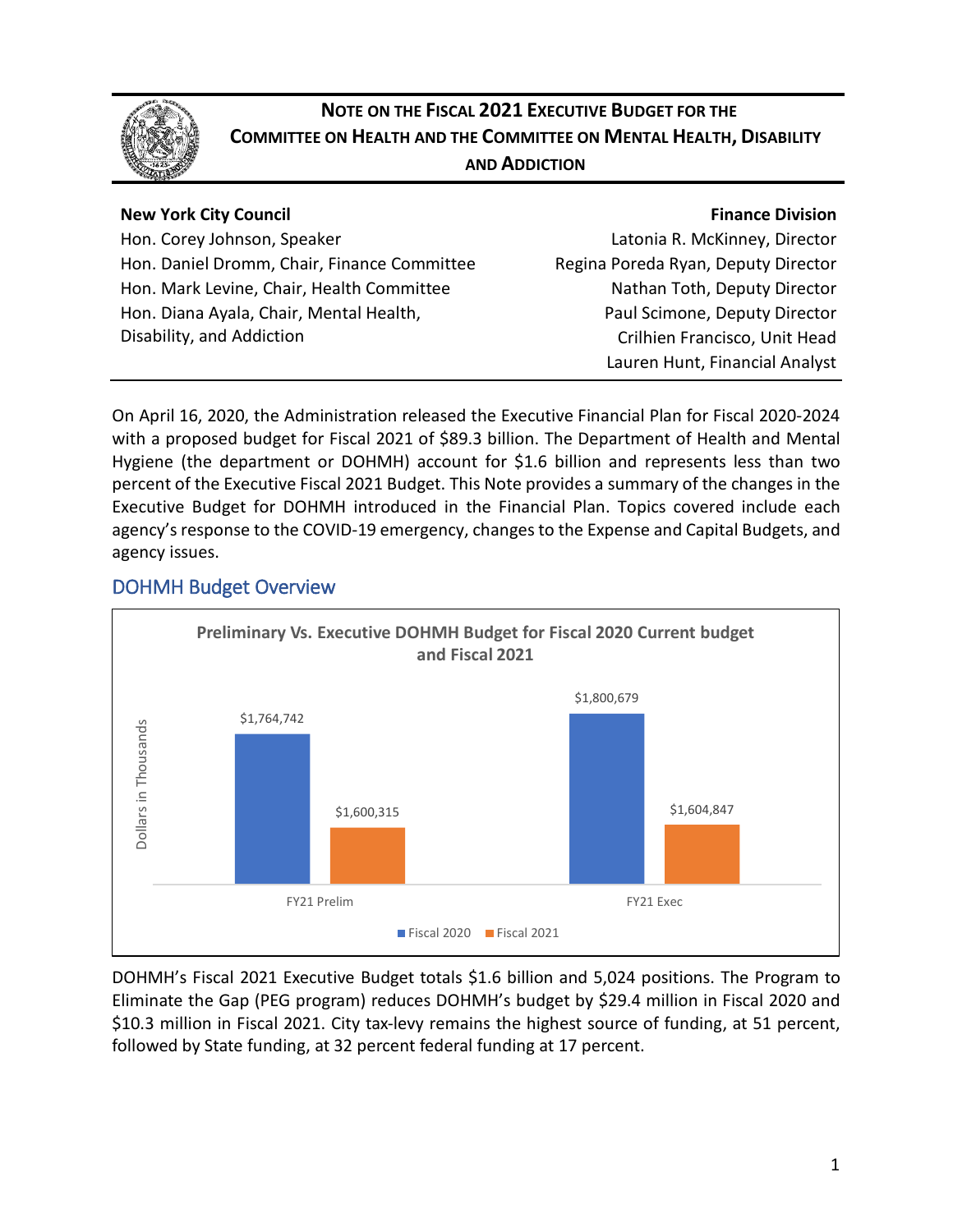

Changes introduced in the Executive Plan raise the Department's budget for Fiscal 2021 by \$4.5 million. The major changes are described below.

## DOHMH Executive Plan Changes

#### New Needs

• **NYCWell Expansion.** The Fiscal 2021 Executive budget includes an increase of \$3.8 million to the NYCWell hotline expansion, a ThriveNYC program, in Fiscal 2020. NYC Well hired 87 additional counselors, bringing the program total to 191 counselors, to address the expanded capacity needed due to the pandemic.

#### PEG Program

- **Co-Response Teams.** DOHMH will save \$310,000 in Fiscal 2020 and \$749,000 in Fiscal 2021 due to delays in the citywide expansion of the co-response teams that was put into the FY21 November Financial plan as a new need.
- **Crisis Prevention and Response Task Force.** DOHMH will save \$5 million in Fiscal 2020 and Fiscal 2021 due to delays in the programs implementation and programmatic spending alignments put into the FY21 November Financial plan as a new need.
- **Early Intervention Administration Savings.** DOHMH has found \$1 million in administrative savings for Early Intervention for Fiscal 2020 and the outyears.
- **Indirect Cost Rate.** DOHMH re-estimated the cost of providing indirect costs for health and human services contracts and saves \$1.8 million in Fiscal 2020
- **NY 15/15 Re-estimate.** Due to delays in the role out of the increase in the NY 15/15 rate, DOHMH will save \$17.7 million in Fiscal 2020.
- **School Mental Health Consultants.** DOHMH partners with ThriveNYC and DOE to provide consultants to ramp up and expand mental health in schools. Due to delays in the expansion, DOHMH will save \$1.2 million in Fiscal 2020 and the outyears.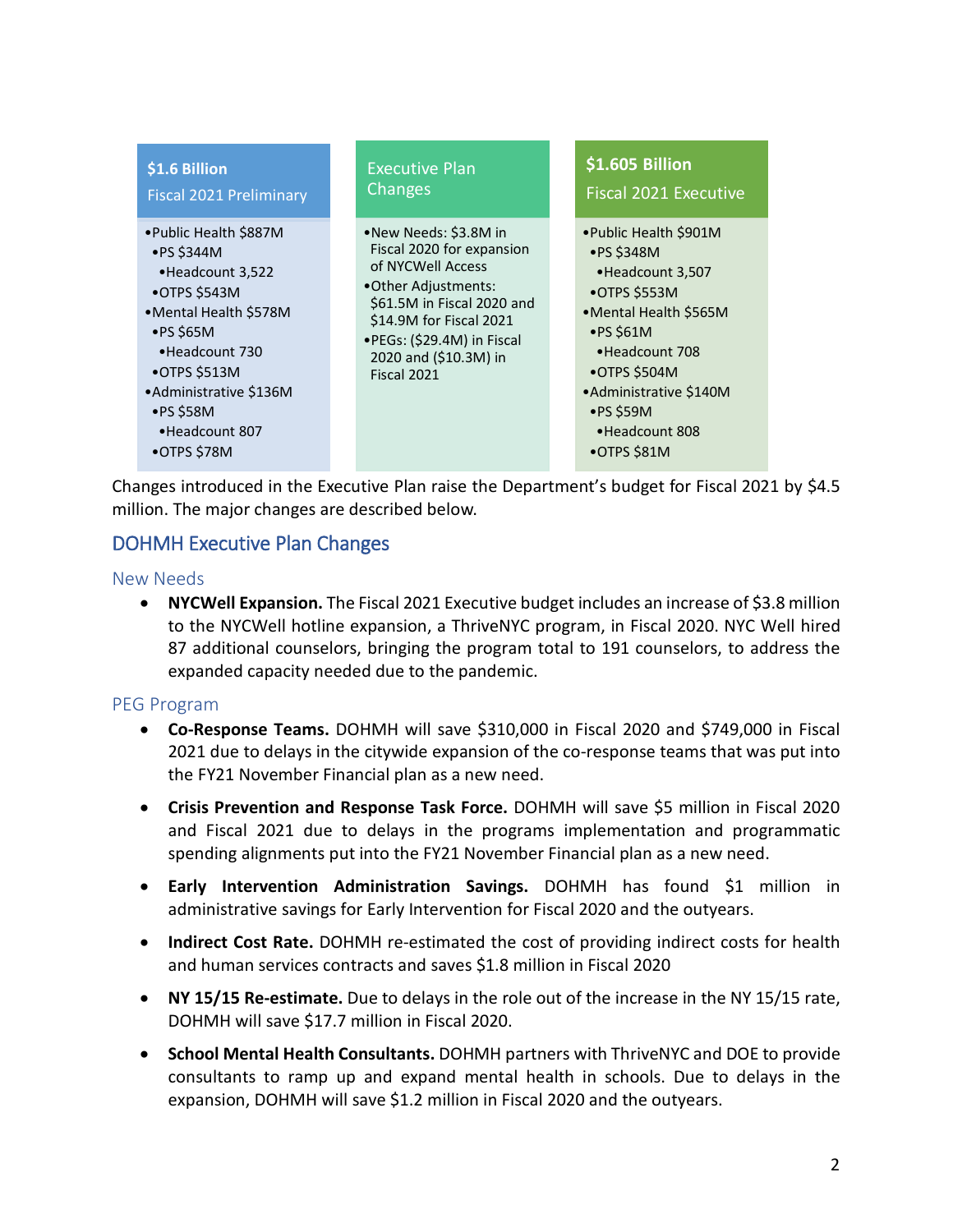• **Vacancy Reduction.** DOHMH reduced the Fiscal 2020 and outyears budgets by \$2.4 million due to vacancies in Disease Control, Family and Child Health and Health Equality, and Prevention and Primary Care.

#### Other Adjustments

- **1802 Integrated HIV.** The Fiscal 2021 Executive budget includes \$9.38 million in Fiscal 2020 and \$1.25 million in Fiscal 2021 and outyears for the CDC's HIV Surveillance and Prevention Program for Health Departments that was announced in April 2019. DOHMH provided guidance to contracted providers on how to transition from in-person services to digital/virtual interactions during the pandemic. The funds in Fiscal 2021 will be utilized to support the salaries and staff assigned to the program
- **Federal COVID-19 Funding.** The Fiscal 2021 Executive Budget includes \$15 million for Fiscal 2020 in initial federal funding for COVID-19 expenses through the DOHMH's Disease Control Department. Additional funding is anticipated and the budget will be adapted accordingly.
- **TB Elimination Program.** The Fiscal 2021 Executive budget includes \$1.6 million in Fiscal 2020 and \$160,000 in Fiscal 2021 and outyears for the expansion of the Tuberculosis Elimination Program. This is federal funding that augments state and city funding to help prevent, control and eventually eliminate TB. Over the next five years, DOHMH plans to test and treat high-risk individuals to prevent development of active disease.
- **Day Care Inspections.** The Fiscal 2021 Executive Budget includes an increase in federal funding of \$1.56 million in Fiscal 2020 and \$2.5 million in Fiscal 2021 and the outyears for day care inspections performed by the Department. The funding is for additional resources need to comply with new Child Care Development Block Grant requirements for inspections.
- **Nurse Family Partnership.** The Fiscal 2021 Executive Budget includes \$2.37 million for Fiscal 2020 for Nurse Family Partnership. This funds the Community Optional Prevent Services (COPS) program. The budget is adjusted annually based on the amount allocated from the NYS Office of Children and Family Services

## Agency Response to COVID -19

In response to the COVID-19 pandemic, New York State issued 'New York State on PAUSE', an Executive Order effective 8 p.m. on March 22 to close all non-essential businesses, prohibit all non-essential gatherings, practice social distancing of six feet in public and more. This pandemic is widespread throughout the world, but especially prevalent in New York City. The City accounts for nearly five percent of confirmed positive cases worldwide. Because of the severity of cases in New York City, agencies have had to change their responsibilities to reduce the impacts of COVID-19.

The Department had to make several service modifications including moving birth/death certificates to web and mail orders with only emergency requests for in person visits. The only office open is the burial office in Manhattan. Permit processing is only available online and all licenses and permits are extended through the duration of the emergency. In addition, there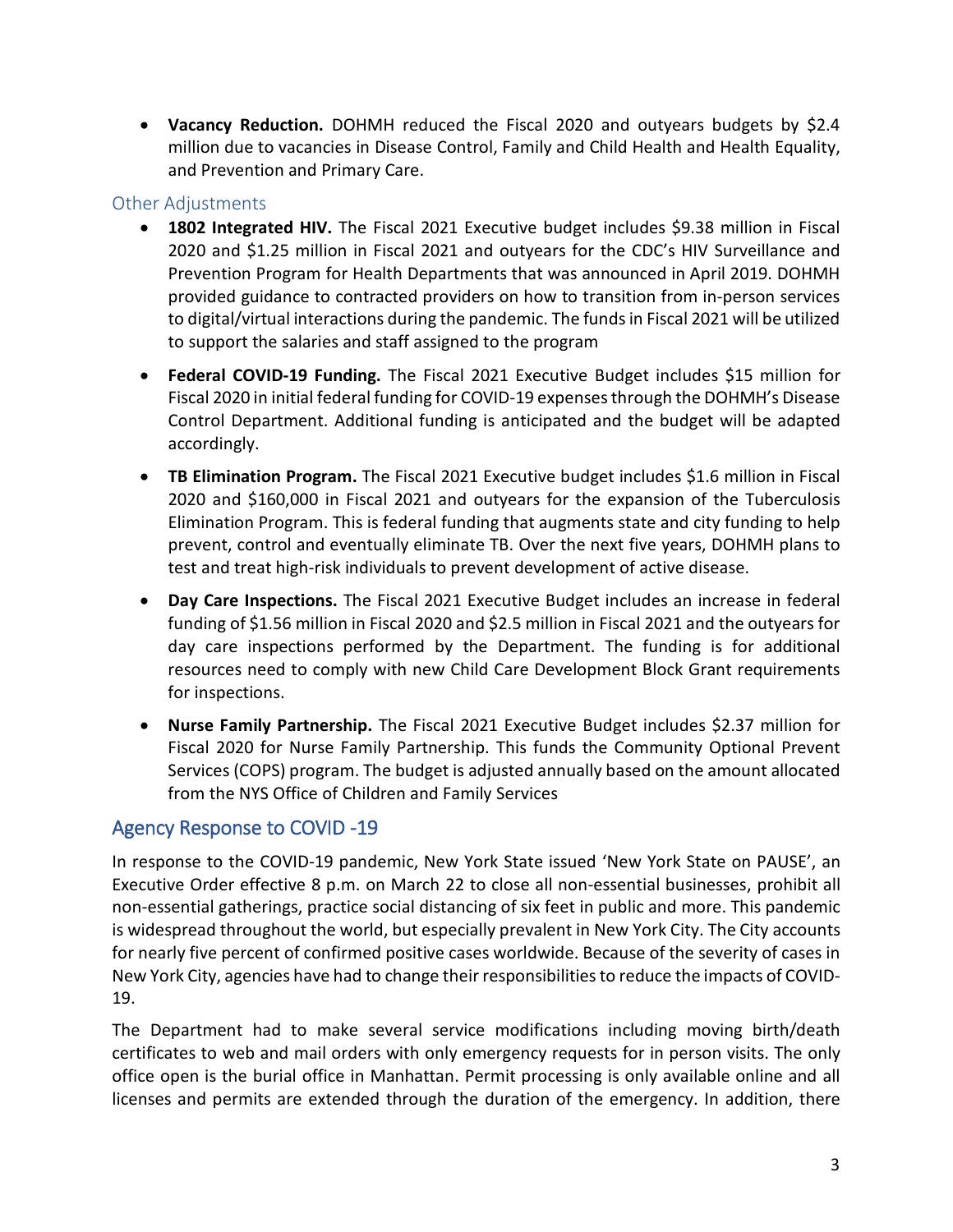have been service reductions in sexual health clinics, tuberculosis clinics, and inspection activities. Lastly, the health immunization clinics and in-person customer services offices for childcare programs and food services establishment's services have been suspended for the duration of the emergency.

The Department was charged with taking a leading role in addressing the pandemic. The Public Health Laboratory was the first in the City with the ability to test for COVID-19 and DOHMH was the lead in tracing contacts at the beginning of the pandemic. DOHMH collaborated with the Office of Emergency Management to provide frontline workers, nursing homes, hospitals and other health care workers with Personal Protective Equipment (PPE). DOHMH has put significant resources into advertising information for the public on COVID-19's symptoms, how to receive treatment and what the city and state's mandates are for New Yorkers. From the beginning of the pandemic DOHMH has been collecting data and publishing the number of cases and deaths in a variety of different demographics.

The Department's Fiscal 2021 Executive Budget includes \$16.1 million in expenses for the current Fiscal Year, but no funding for COVID-19 related spending is currently budgeted for Fiscal 2021 or outyears. Experts are anticipating the need for COVID-19 spending until late in the calendar year 2021. In addition, the Independent Budget Office (IBO) has estimated that DOHMH and OCME's combined spending on COVID-19 was \$52.8 million as of May 15, 2020<sup>1</sup>. IBO's spending tracker pulls data every business day from the City's Financial Management System. The below chart shows the difference between what OMB has budgeted spending for Fiscal 2020 and IBO's spending analysis through FMS.

At the release of the Executive Budget, the amount of Federal funding had not been finalized. DOHMH has estimated that the Department will receive \$15,000,000 in Fiscal 2020 for Covid-19 response. In addition, the entire federal funding for COVID-19 falls under DOHMH's Unit of Appropriate Disease Control and does not take into consideration the funding for OCME. On May 11, 2020, IBO published, "How much "Care" for NYC? An Estimate of Federal Coronavirus Emergency Relief Act Funding to the City Budget." IBO estimates that between the four federal emergency aid bills the city's public health programs net total will be \$1.9 billion in funding for expenses incurred to fight the pandemic, this does not include the millions more going to the public hospital system<sup>[2](#page-3-1)</sup>. The table below estimates what the need for federal for federal funding will be. It is still unclear if the funding will be available in Fiscal 2020 or Fiscal 2021.

<span id="page-3-0"></span> <sup>1</sup> <https://ibo.nyc.ny.us/covid-19-city-spending-tracker.html>

<span id="page-3-1"></span><sup>&</sup>lt;sup>2</sup> [https://ibo.nyc.ny.us/iboreports/how-much-CARE-for-nyc-an-estimate-of-federal-coronavirus-emergency-relief](https://ibo.nyc.ny.us/iboreports/how-much-CARE-for-nyc-an-estimate-of-federal-coronavirus-emergency-relief-act-funding-to-the-city-budget-may-2020.pdf)[act-funding-to-the-city-budget-may-2020.pdf](https://ibo.nyc.ny.us/iboreports/how-much-CARE-for-nyc-an-estimate-of-federal-coronavirus-emergency-relief-act-funding-to-the-city-budget-may-2020.pdf)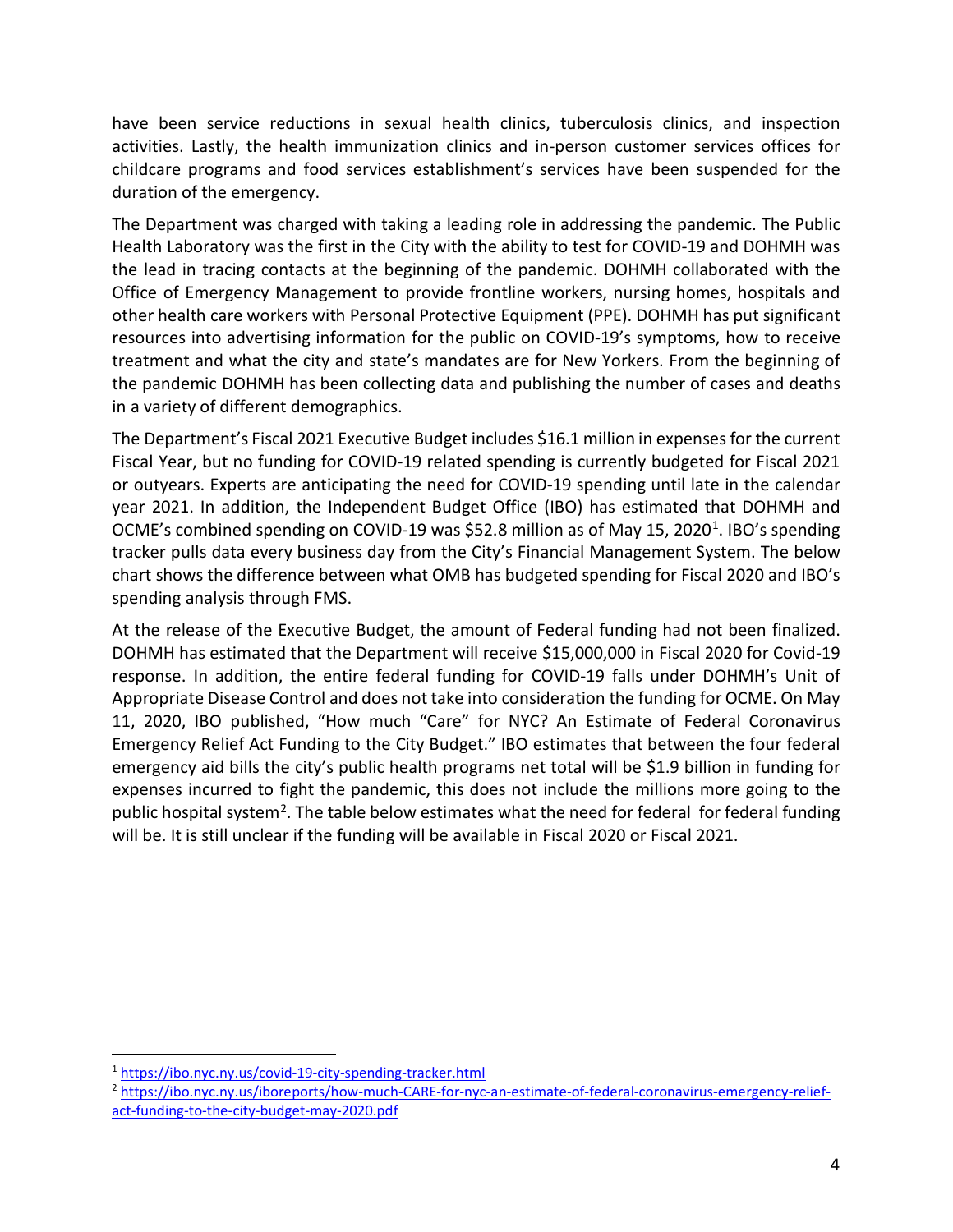| Dollars in thousands                                                              |                    |                                     |
|-----------------------------------------------------------------------------------|--------------------|-------------------------------------|
| <b>Program Area</b>                                                               | <b>City Agency</b> | <b>Total City</b><br><b>Funding</b> |
| <b>Coronavirus Relief Fund</b>                                                    | Various            | \$1,454,710                         |
| <b>Public Health</b>                                                              |                    |                                     |
| Enhanced Federal Medicaid Assistance Program (eFMAP)                              | Health             | \$1,000,000                         |
| Public Health and Services Emergency Fund: Testing                                | Health             | 845,000                             |
| Centers for Disease Control Preparedness Grants (Coronavirus Preparedness Act)    | Health             | 25,100                              |
| Centers for Disease Control Preparedness Grants (CARES Act)                       | Health             | 18,800                              |
| Public Health and Social Services Emergency Fund: Hospital Preparedness           | Health             | 11,700                              |
| <b>Suicide Prevention</b>                                                         | Health             | 2,400                               |
| Reauthorization of Healthy Start Program                                          | Health             | 1,200                               |
| Public Health and Emergency Social Services Emergency Fund: Hospital Preparedness | Health             | 1,100                               |
| Ryan White HIV/AIDS Program                                                       | Health             | 1,000                               |
| <b>Poison Control Centers</b>                                                     | Health             | 131                                 |
| <b>Subtotal Public Health Programs</b>                                            |                    | \$1,906,431                         |

# State Budget Issues

During the Preliminary Budget process, there were huge threats to the Department's budget in cuts from the State through the Medicaid Redesign Team II and the State Medicaid Budget gap. However, due to increases in Federal funding for the Pandemic, the threats were temporarily reduced or excluded from the State's Enacted Budget. However, because of the extraordinary amount of spending necessary to combat the pandemic the State's budget is even more at risk, if federal funding does not bridge the gap.

- **Medicaid Redesign Team.** The Enacted budget includes \$2.2 billion of the proposals identified by the MRT. However, one of the challenges the Governor's office faced was that in order to receive Federal aid for COVID-19 no changes to eligibility for Medicaid could be made. To address this the State put enacted dates for many of the MRT suggestions beginning late in calendar year 2020 and many changes will not start until calendar year 2021.
- **Paratransit.** Though it doesn't fall under the Department's budget, the State Fiscal 2021 Budget included a change to the City's share of the Paratransit budget from one third to half. Since the amount of funding has changed, a conversation should be had to give the City more authority over how the Paratransit program runs. The paratransit program is one of the only ways the City's disabled community members are able to get to doctors' appointments or work.

## Budget Risks

 $\overline{a}$ 

The Fiscal 2021 Executive Budget does not include funding for Council Initiatives or One-Shots.

• **One-Shots.** In the Fiscal 2020, Adopted Budget the Council successfully negotiated \$3 million in funding for the Animal Care Centers.

<span id="page-4-0"></span><sup>&</sup>lt;sup>3</sup> [https://ibo.nyc.ny.us/iboreports/how-much-CARE-for-nyc-an-estimate-of-federal-coronavirus-emergency-relief](https://ibo.nyc.ny.us/iboreports/how-much-CARE-for-nyc-an-estimate-of-federal-coronavirus-emergency-relief-act-funding-to-the-city-budget-may-2020.pdf)[act-funding-to-the-city-budget-may-2020.pdf](https://ibo.nyc.ny.us/iboreports/how-much-CARE-for-nyc-an-estimate-of-federal-coronavirus-emergency-relief-act-funding-to-the-city-budget-may-2020.pdf)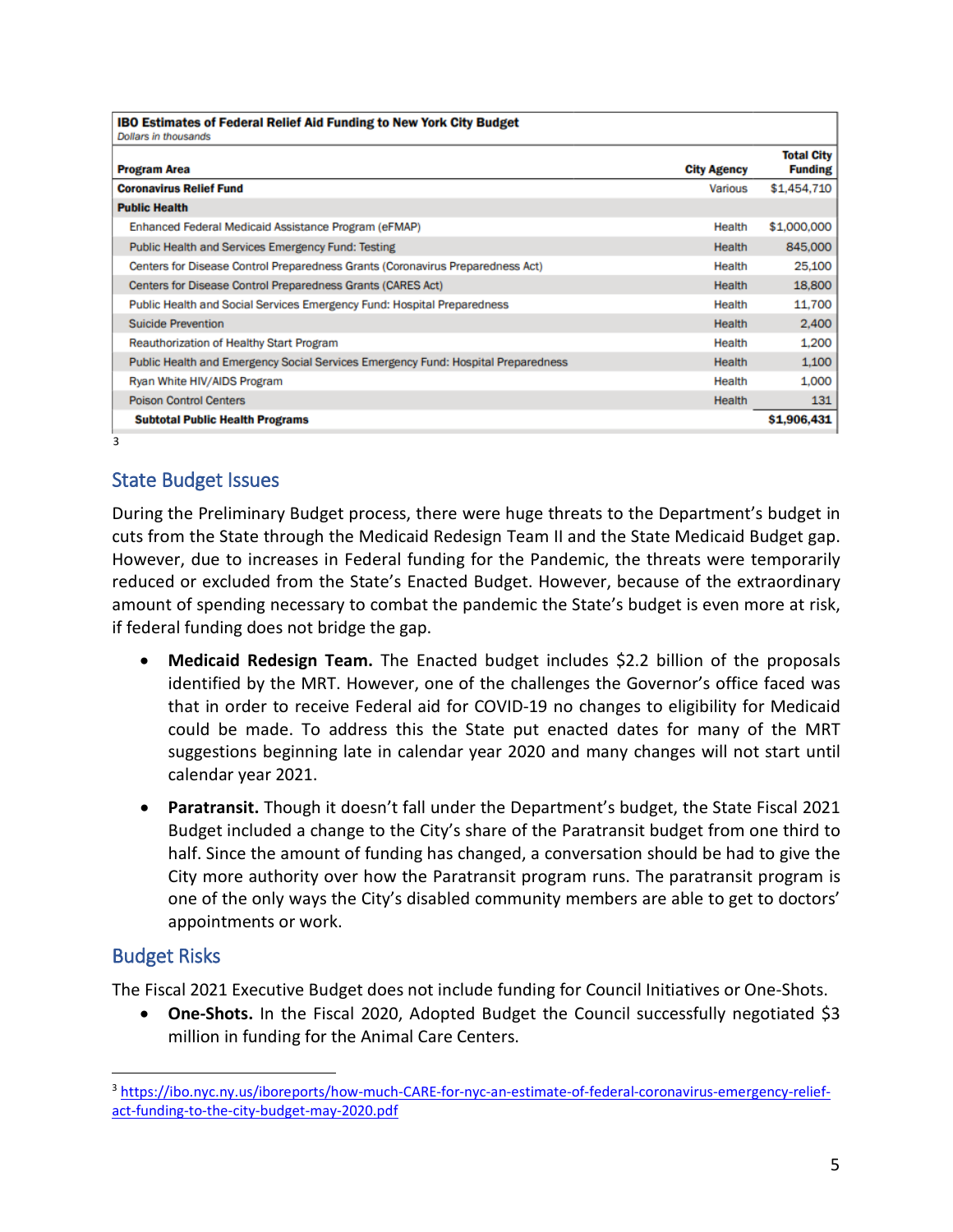- **Health Council Initiative.** In the Fiscal 2020 Adopted Budget, \$22.7 million was included for ten discretionary health funding initiatives. This funding demonstrates the Council's priorities in health areas including working towards Ending the Epidemic, Maternal and Child Health Services, Accessing Health services, and Viral Hepatitis Prevention.
- **Mental Health Council Initiative.** In the Fiscal 2020 Adopted Budget, \$19.3 million was included for nine discretionary mental health initiatives. The funding demonstrates the Council's priorities in mental health including Autism Awareness, Court-involved Youth Mental Health, Developmental, Psychological and Behavioral Health, LGBTQ Youth Mental Health and Opioid Prevention and Treatment.

# Capital Program

#### Executive Capital Commitment Plan for Fiscal 2020-2024

The Executive Capital Commitment Plan includes \$746 million planned commitments in Fiscal 2020-2024 for DOHMH and OCME, \$2.9 million less than the \$748 million scheduled in the Preliminary Plan. The Department's planned commitments are less than one percent of the \$83.2 billion City total.



Fiscal 2020 Executive Capital Plan Changes – Project level Changes

The following projects are delayed:

- **Building Renovation- 2527 Glebe Ave, Bronx, NY-** Building roofing and exterior renovation project was delayed due to budgetary constraints.
- **Brownsville Health Center-** Renovation of interior space project was delayed due to budgetary constraints.
- **Bushwick Health Center-** exterior renovation and interior upgrades to the Bushwick Health Center was delayed due to changes in Scope/design.
- **DOHMH Lighting Upgrades-** Was delayed due to changes in the scope and design.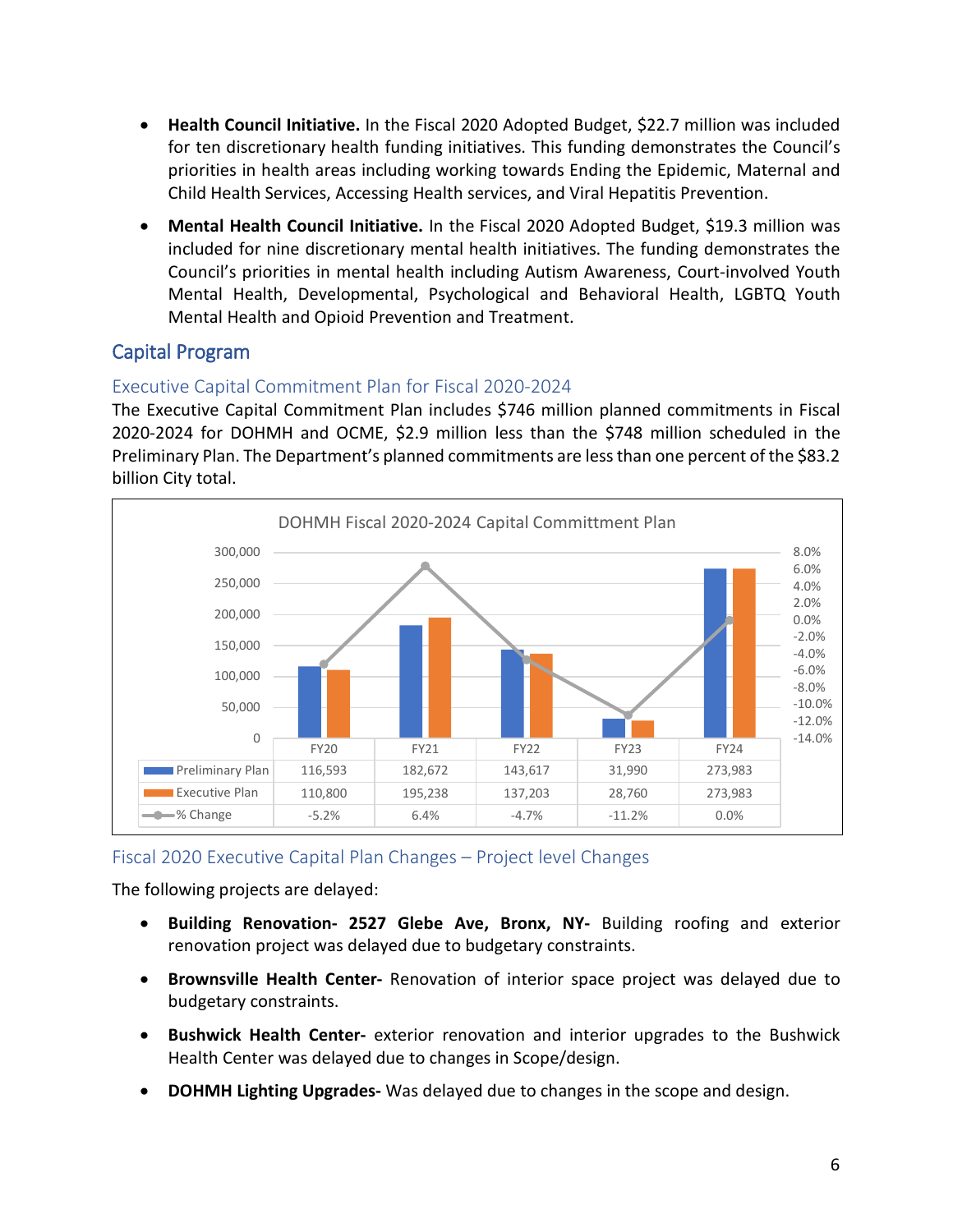- **DOHMH LED Lighting Upgrades-** Project was delayed due to unforeseen site/field conditions.
- **Animal Care Centers-** Reconstruction of dog kennels in Manhattan was delayed due to changes in scope/design.
- **Central Harlem Health Center-** interior renovation was delayed due to budgetary constraints.
- **East Harlem Health Hub-** Build out of main building to create a hub. Project was delayed due to changes in scope/ design.
- **Public Health Lab-** New building to house the Public Health Lab was delayed due to changes in scope/ design.
- **Queens Animal Care Shelter-** Construction of animal care center in Queens was delayed due to unforeseen site/ field condition.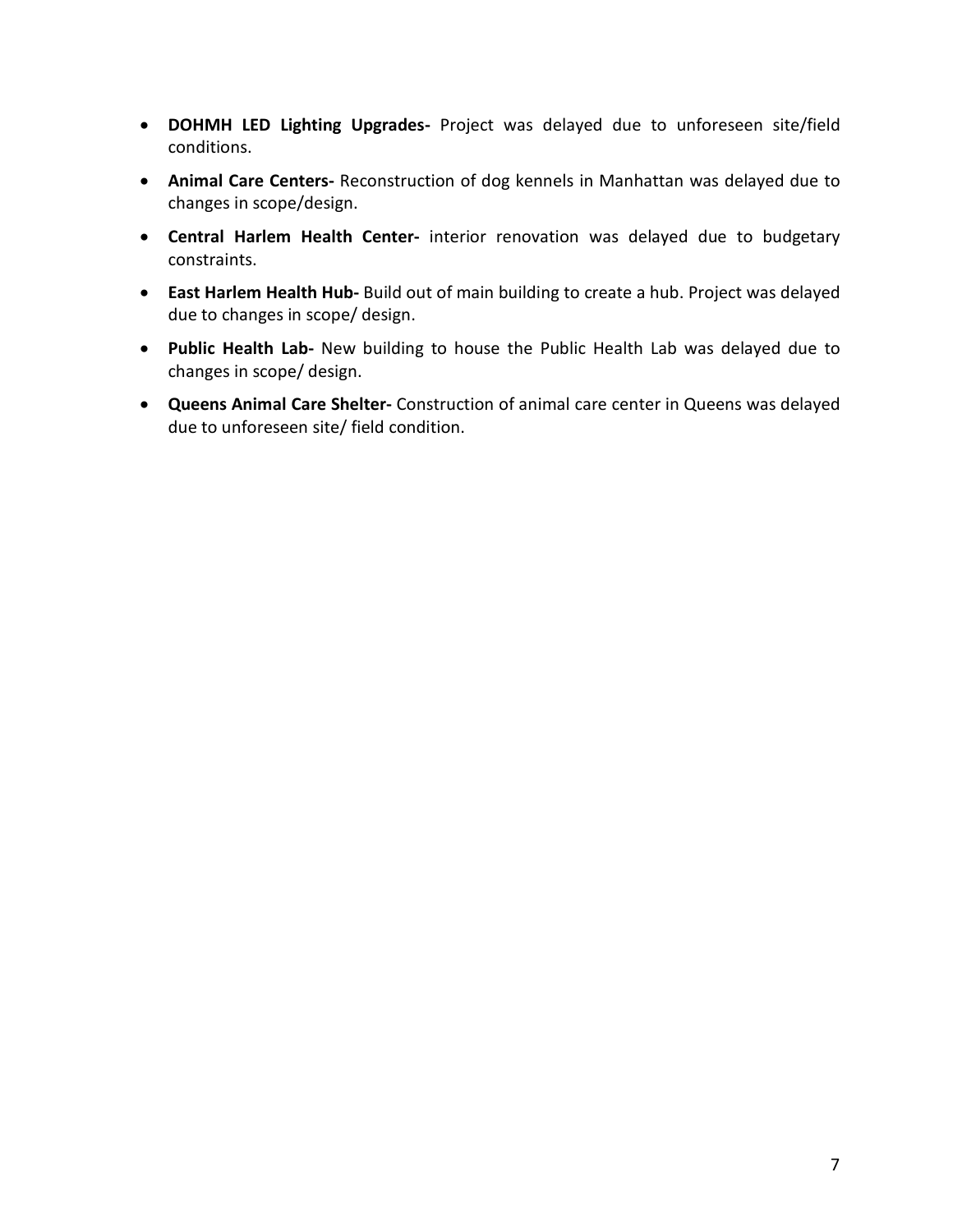# Appendices:

| <b>DOHMH Financial Summary</b>             |               |               |             |                       |             |             |
|--------------------------------------------|---------------|---------------|-------------|-----------------------|-------------|-------------|
|                                            | 2018          | 2019          | 2020        | <b>Executive Plan</b> |             | *Difference |
| <b>Dollars in Thousands</b>                | <b>Actual</b> | <b>Actual</b> | Adopted     | 2020                  | 2021        | 2020 - 2021 |
| <b>Spending</b>                            |               |               |             |                       |             |             |
| <b>Personal Services</b>                   | \$438,766     | \$468,438     | \$456,177   | \$466,717             | \$467,367   | ( \$11,190) |
| Other Than Personal Services               | 1,184,005     | 1,229,605     | 1,186,119   | 1,333,962             | 1,137,480   | 48,640      |
| <b>TOTAL</b>                               | \$1,622,771   | \$1,698,043   | \$1,642,296 | \$1,800,679           | \$1,604,847 | \$37,449    |
| <b>Budget by Program Area</b>              |               |               |             |                       |             | 0           |
| Administration                             | \$162,875     | \$159,655     | \$129,212   | \$156,398             | \$139,672   | ( \$10,461) |
| Center for Health Equity                   | 16,872        | 18,340        | 14,702      | 16,154                | 9,540       | 5,162       |
| Disease Prev & Treat                       | 271,802       | 268,422       | 273,966     | 294,489               | 260,199     | 13,766      |
| <b>Emergency Preparedness and Response</b> | 19,182        | 20,233        | 17,411      | 20,049                | 21,729      | (4, 317)    |
| <b>Environmental Health</b>                | 97,417        | 105,374       | 108,740     | 108,552               | 105,699     | 3,042       |
| Epidemiology                               | 17,370        | 18,660        | 16,012      | 16,705                | 16,102      | (90)        |
| Family & Child Health                      | 438,457       | 460,969       | 378,363     | 471,718               | 380,573     | (2, 210)    |
| Mental Hygiene                             | 488,561       | 520,991       | 596,333     | 590,815               | 564,643     | 31,690      |
| Prevention & Primary Care                  | 69,306        | 78,503        | 71,259      | 79,538                | 70,426      | 834         |
| World Trade Center Related Programs        | 40,928        | 46,895        | 36,298      | 46,260                | 36,265      | 33          |
| <b>TOTAL</b>                               | \$1,622,771   | \$1,698,043   | \$1,642,296 | \$1,800,679           | \$1,604,847 | \$37,449    |
| <b>Funding</b>                             |               |               |             |                       |             | $\Omega$    |
| City Funds                                 |               |               | \$852,060   | \$809,388             | \$817,190   | \$34,870    |
| Federal - Other                            |               |               | 281,691     | 307,022               | 275,748     | 5,943       |
| Intra City                                 |               |               | 5,359       | 16,262                | 4,841       | 518         |
| <b>Other Categorical</b>                   |               |               | 1,538       | 52,646                | 1,525       | 13          |
| State                                      |               |               | 501,648     | 615,361               | 505,543     | (3,895)     |
| <b>TOTAL</b>                               | \$1,622,771   | \$1,698,043   | \$1,642,296 | \$1,800,679           | \$1,604,847 | \$37,449    |
| <b>Budgeted Headcount</b>                  |               |               |             |                       |             |             |
| <b>Full-Time Positions - Civilian</b>      | 4795          | 4839          | 4829        | 5018                  | 5024        | $-195$      |
| <b>TOTAL</b>                               | 4,795         | 4,839         | 4,829       | 5,018                 | 5,024       | $-195$      |

| <b>Row Labels</b>                            | <b>CITY</b> | <b>NON-CITY</b> | <b>TOTAL</b>   | <b>CITY</b> | <b>NON-CITY</b> | <b>TOTAL</b> |
|----------------------------------------------|-------------|-----------------|----------------|-------------|-----------------|--------------|
| <b>Fiscal 2021 Preliminary Plan</b>          | \$948,277   | \$912,028       | \$1,860,305    | \$914,666   | \$772,606       | \$1,687,272  |
|                                              |             |                 |                |             |                 |              |
| <b>New Needs</b>                             |             |                 |                |             |                 |              |
| <b>NYCWell Expansion</b>                     | \$3,800     | \$0             | \$3,800        | \$0         | \$0             | \$0          |
| <b>Total New Needs</b>                       | \$3,800     | \$0             | \$3,800        | \$0         | \$0             | \$0          |
| <b>Other Adjustments</b>                     |             |                 |                |             |                 |              |
| 1802 Integrated HIV                          | \$0         | \$9,384         | \$9,384        | \$0         | \$1,352         | \$1,352      |
| 19PC-DNA-UP                                  | 0           | 54              | 54             | 0           | 0               | 0            |
| 19PC-TOX-UP                                  | 0           | 54              | 54             | 0           | 0               | 0            |
| 6821PSUP                                     | 0           | 200             | 200            | 0           | $\Omega$        | $\Omega$     |
| Adjustment                                   | 0           | 156             | 156            | 0           | 156             | 156          |
| <b>BATHING BEACH WATER</b>                   | 0           | $\mathcal{P}$   | $\overline{2}$ | 0           | 0               | 0            |
| <b>BPAC-DOHMH Idiling Campaign</b>           | 0           | 938             | 938            | 0           | 0               | 0            |
| <b>Budget Allocation</b>                     | 0           | 15,000          | 15,000         | 0           | 0               | 0            |
| CC Member Item Reallocation                  | 341         | 0               | 341            | 0           | 0               | $\Omega$     |
| <b>CDC BRACE CHAMP YEAR 4</b>                | 0           | 66              | 66             | 0           | 13              | 13           |
| CDC OVERDOSE DATA TO ACTION                  | 0           | 80              | 80             | 0           | 13              | 3            |
| City Council Adjustment                      | 0           | 114             | 114            | 0           | 0               | $\Omega$     |
| <b>COLA and Indirect Allocation</b>          | 0           | 40              | 40             | 0           | 40              | 40           |
| <b>Collective Bargaining: Admin Managers</b> | 418         | 0               | 418            | 664         | 0               | 664          |
| <b>Collective Bargaining: Electricians</b>   | 14          | 0               | 14             | 31          | 0               | 31           |
| Collective Bargaining: Maintenance Workers   | 32          | 0               | 32             | 46          | 0               | 46           |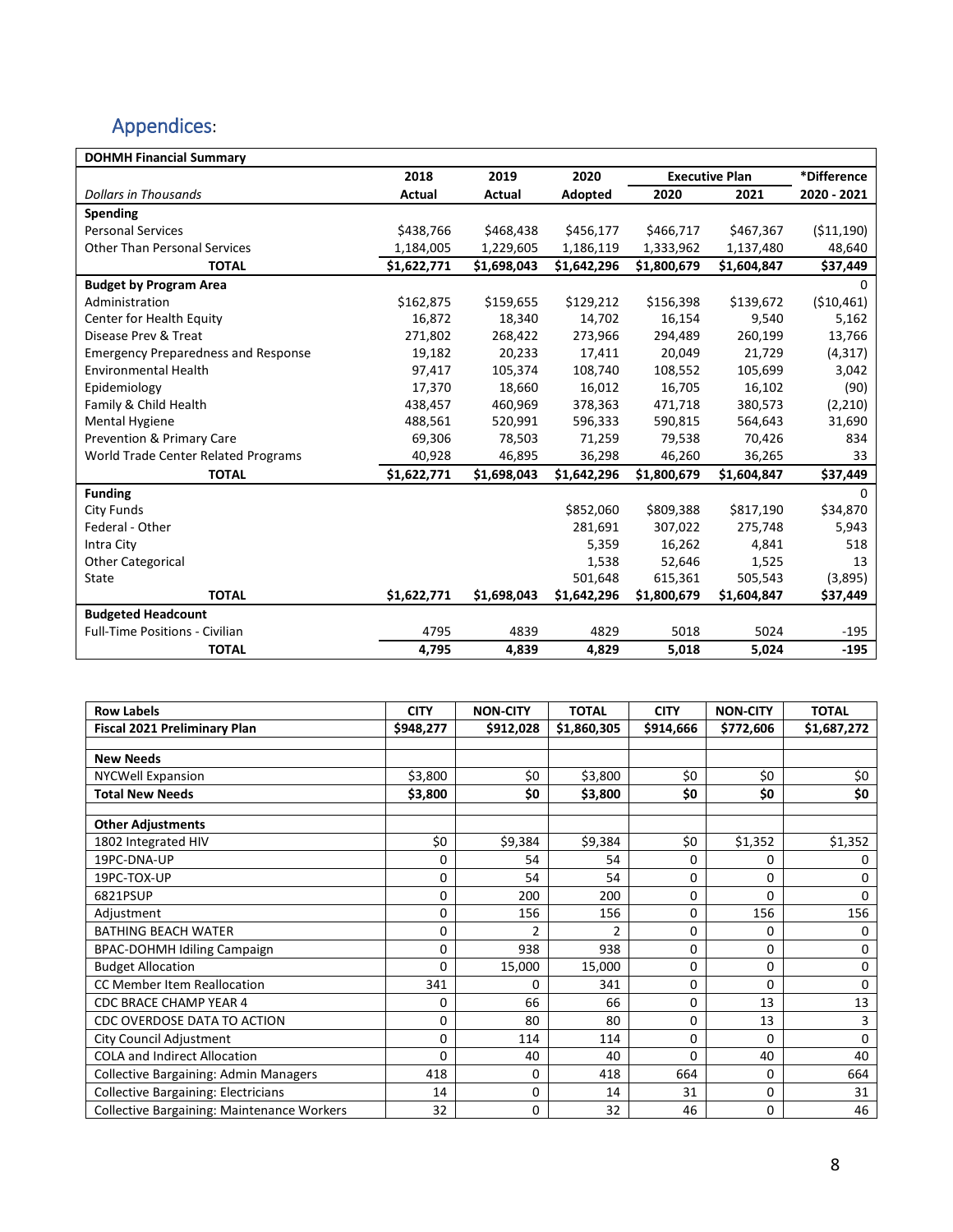| <b>Row Labels</b>                                   | <b>CITY</b>    | <b>NON-CITY</b> | <b>TOTAL</b>   | <b>CITY</b> | <b>NON-CITY</b> | <b>TOTAL</b> |
|-----------------------------------------------------|----------------|-----------------|----------------|-------------|-----------------|--------------|
| <b>Fiscal 2021 Preliminary Plan</b>                 | \$948,277      | \$912,028       | \$1,860,305    | \$914,666   | \$772,606       | \$1,687,272  |
| Collective Bargaining: Oilers, Stationary Engineers |                |                 |                |             |                 |              |
| and Senior Stationary Engineers.                    | 273            | 0               | 273            | 282         | 0               | 282          |
| Collective Bargaining: Principal Admin Associates   |                |                 |                |             |                 |              |
| (Excluding Admin Managers)                          | 731            | 0               | 731            | 1,144       | 0               | 1,144        |
| Collective Bargining CWA 1180, IC                   | 0              | $\overline{2}$  | $\overline{2}$ | 0           | 3               | 3            |
| DAY CARE INSPECTION                                 | 0              | 1,557           | 1,557          | 0           | 2,523           | 2,523        |
| DC37 Collective Bargaining IC with HPD              | $\overline{7}$ | 0               | 7              | 10          | 0               | 10           |
| DC37 Equity Panel recommendations Public            |                |                 |                |             |                 |              |
| <b>Health Nurses</b>                                | 1,900          | 0               | 1,900          | 1,900       | 0               | 1,900        |
| <b>DCAS Summer Demand Response</b>                  | 0              | 16              | 16             | 0           | 0               | 0            |
| <b>Early Intervention Services</b>                  | 0              | 21,214          | 21,214         | 0           | $\Omega$        | $\Omega$     |
| El Realignment                                      | 0              | 4,206           | 4,206          | 0           | 6,935           | 6,935        |
| Einstein-Rockefeller-CUNY                           | 0              | 9               | 9              | $\mathbf 0$ | 0               | 0            |
| Elder Abuse Media Campaign DOHMH - DFTA             |                |                 |                |             |                 |              |
| transfer                                            | 15             | 0               | 15             | 0           | 0               | 0            |
| <b>FPHNY AOTPS</b>                                  | 0              | 592             | 592            | 0           | 0               | 0            |
| FY20 Birth Certificates IC Mod                      | 0              | 150             | 150            | 0           | 0               | $\mathbf 0$  |
| FY20 IC SafeSleep                                   | 0              | 27              | 27             | 0           | 0               | 0            |
| FY20 Nurse Family Partnership                       | 0              | 2,371           | 2,371          | 0           | $\Omega$        | 0            |
| FY20+ OASAS SAL 12/9/19                             | 0              | 1,033           | 1,033          | 0           | 1,033           | 1,033        |
| FY20+ OPWDD Sector Allocation                       | 0              | 249             | 249            | $\Omega$    | 249             | 249          |
| H+H<br><b>DOHMH</b><br>Mental<br>Funding<br>Hygiene |                |                 |                |             |                 |              |
| <b>Adjustment Part 2</b>                            | 0              | 0               | 0              | 9,184       | 0               | 9,184        |
| H+H DOHMHTransfer                                   | $\Omega$       | 0               | $\Omega$       | 2,495       | 705             | 3,200        |
| Heat, Light and Power                               | 126            | 40              | 166            | 100         | 19              | 118          |
| HIV PARTNER NOTIFICATION                            | 0              | 52              | 52             | 0           | 41              | 41           |
| I/C DOHMH FY20                                      | 0              | 1,382           | 1,382          | 0           | 0               | $\mathbf 0$  |
| I/C-ABD-Y5-DOMHM                                    | 0              | 381             | 381            | 0           | 0               | 0            |
| <b>IDNYC Pub Ed Campaign</b>                        | 0              | 738             | 738            | 0           | 0               | 0            |
| INTEGRATED HIV SURVEILLANCE                         | 0              | 292             | 292            | $\Omega$    | 246             | 246          |
| Lease Adjustment                                    | 0              | 0               | 0              | 1,669       | 254             | 1,923        |
| Media                                               | 0              | 690             | 690            | 0           | 0               | 0            |
| NACCHO OPIOID                                       | 0              | 47              | 47             | 0           | 0               | 0            |
| NATIONAL HIV BEHAVIORAL                             | 0              | 458             | 458            | 0           | 49              | 49           |
| NFP Award NO. 1                                     | 0              | 45              | 45             | 0           | 0               | 0            |
| <b>NYU IMPACT</b>                                   | 0              | 168             | 168            | 0           | 0               | 0            |
| NYU PREV RESEARCH CENTER                            | 0              | 49              | 49             | 0           | 24              | 24           |
| <b>OEO Funding Adjustment</b>                       | 0              | 0               | 0              | 744         | 0               | 744          |
| OTPS / PS Shifts                                    | 0              | $\overline{7}$  | $\overline{7}$ | 0           | 0               | 0            |
| OTPS mod                                            | 0              | 1,000           | 1,000          | 0           | 0               | 0            |
| OTPS Shifts                                         | 0              | 2,695           | 2,695          | 0           | 125             | 125          |
| PREVENTING MATERNAL DEATHS                          | 0              | 113             | 113            | $\mathbf 0$ | 37              | 37           |
| Provider COLA and Indirect                          | 0              | 23              | 23             | 0           | 23              | 23           |
| PS / OTPS Shifts                                    | 0              | 453             | 453            | 0           | 43              | 43           |
| PS Shifts                                           | 0              | 5               | 5              | 0           | 0               | $\mathbf 0$  |
| PS/OTPS SHIFTS                                      | 0              |                 |                | 0           | 0               | 0            |
| PS/OTPS SHIFTS B/C 3610/3618                        | 0              | 140<br>59       | 140<br>59      | 0           | 0               | $\mathbf 0$  |
|                                                     |                |                 | $\overline{2}$ |             |                 |              |
| PS/OTPS SHIFTS B/C 4770/4778                        | 0              | $\overline{2}$  |                | 0           | 0               | 0            |
| <b>RCM Projects</b>                                 | 0              | 80              | 80             | 0           | 0               | 0            |
| REALLOCATE FUNDS FOR LEAD FREE                      | 0              | 147             | 147            | 0           | 0               | $\mathbf 0$  |
| Reimbursement Checks                                | 0              | 66              | 66             | 0           | 0               | $\mathbf 0$  |
| Reimbursement checks                                | 0              | 26              | 26             | 0           | 0               | $\mathbf 0$  |
| Research Project                                    | 0              | 60              | 60             | $\Omega$    | $\Omega$        | $\mathbf 0$  |
| Shifting funds from DOHMH to PEU                    | $\mathbf 0$    | 0               | \$0            | 500         | 125             | 625          |